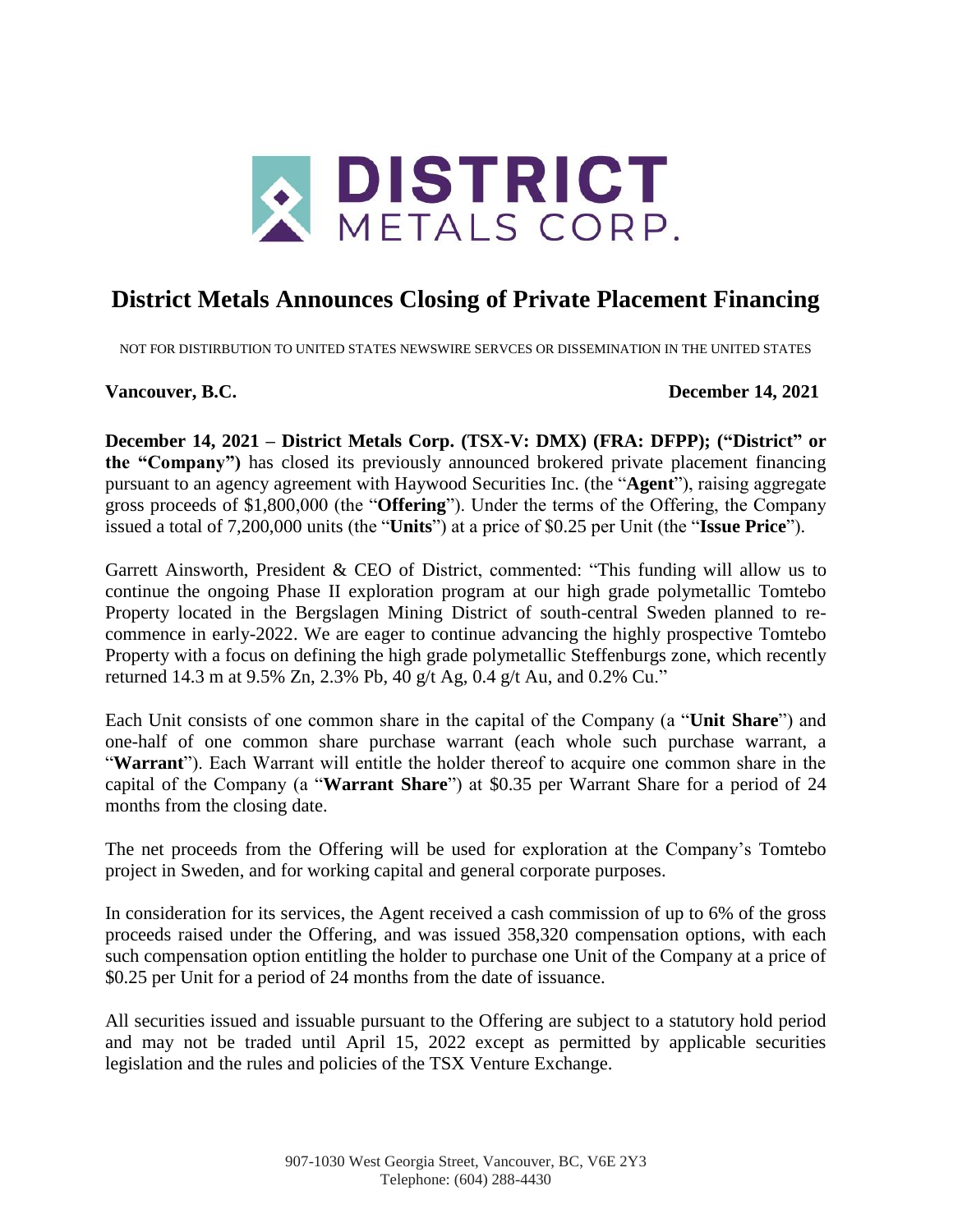The securities issued pursuant to the Offering have not been, and will not be, registered under the United States Securities Act of 1933, as amended (the "**U.S. Securities Act**") or any applicable U.S. state securities laws, and may not be offered or sold in the United States absent registration or any applicable exemption from the registration requirements of the U.S. Securities Act and applicable U.S. state securities laws. This news release shall not constitute an offer to sell or the solicitation of an offer to buy securities in the United States, nor shall there be any sale of these securities in any jurisdiction in which such offer, solicitation or sale would be unlawful.

## **About District Metals Corp.**

District Metals Corp. is led by industry professionals with a track record of success in the mining industry. The Company's mandate is to seek out, explore, and develop prospective mineral properties through a disciplined science-based approach to create shareholder value and benefit other stakeholders.

The advanced exploration stage Tomtebo Property, located in the Bergslagen Mining District of south-central Sweden, is the Company's main focus. The Tomtebo Property comprises 5,144 ha, and is situated between the historic Falun Mine and Boliden's Garpenberg Mine located 25 km to the northwest and southeast, respectively. Two historic polymetallic mines and numerous polymetallic showings are located on the Tomtebo Property along an approximate 17 km trend that exhibits similar geology, structure, alteration and VMS/SedEx style mineralization as other significant mines within the district. Mineralization that is open at depth and along strike at the historic mines on the Tomtebo Property has not been followed-up and modern systematic exploration has never been conducted on the Property.

On Behalf of the Board of Directors

"*Garrett Ainsworth*" President and Chief Executive Officer

(604) 288-4430

*Neither TSX Venture Exchange nor its Regulation Services Provider (as that term is defined in policies of the TSX Venture Exchange) accepts responsibility for the adequacy or accuracy of this release.*

## *Cautionary Statement Regarding "Forward-Looking" Information.*

*This news release contains certain statements and information that may be considered "forward-looking statements" and "forward looking information" within the meaning of applicable securities laws. In some cases, but not necessarily in all cases, forward-looking statements and forward-looking information can be identified by the use of forward-looking terminology such as "plans", "targets", "expects" or "does not expect", "is expected", "an opportunity exists", "is positioned", "estimates", "intends", "assumes", "anticipates" or "does not anticipate" or "believes", or variations of such words and phrases or statements that certain actions, events or results "may", "could", "would", "might", "will" or "will be taken", "occur" or "be achieved" and other similar expressions. In addition, statements in this news release that are not historical facts are forward looking statements, including statements or information concerning the use of proceeds of the Offering.*

*These statements and other forward-looking information are based on assumptions and estimates that the Company believes are appropriate*  and reasonable in the circumstances, including, without limitation, assumptions about the future prices of precious metals; the price of other *commodities such as coal, fuel and electricity; currency exchange rates and interest rates; favourable operating conditions; political stability; timely receipt of governmental approvals, licences and permits (and renewals thereof); access to necessary financing; stability of labour markets and market conditions in general; availability of equipment; the accuracy of mineral resource estimates and preliminary economic*